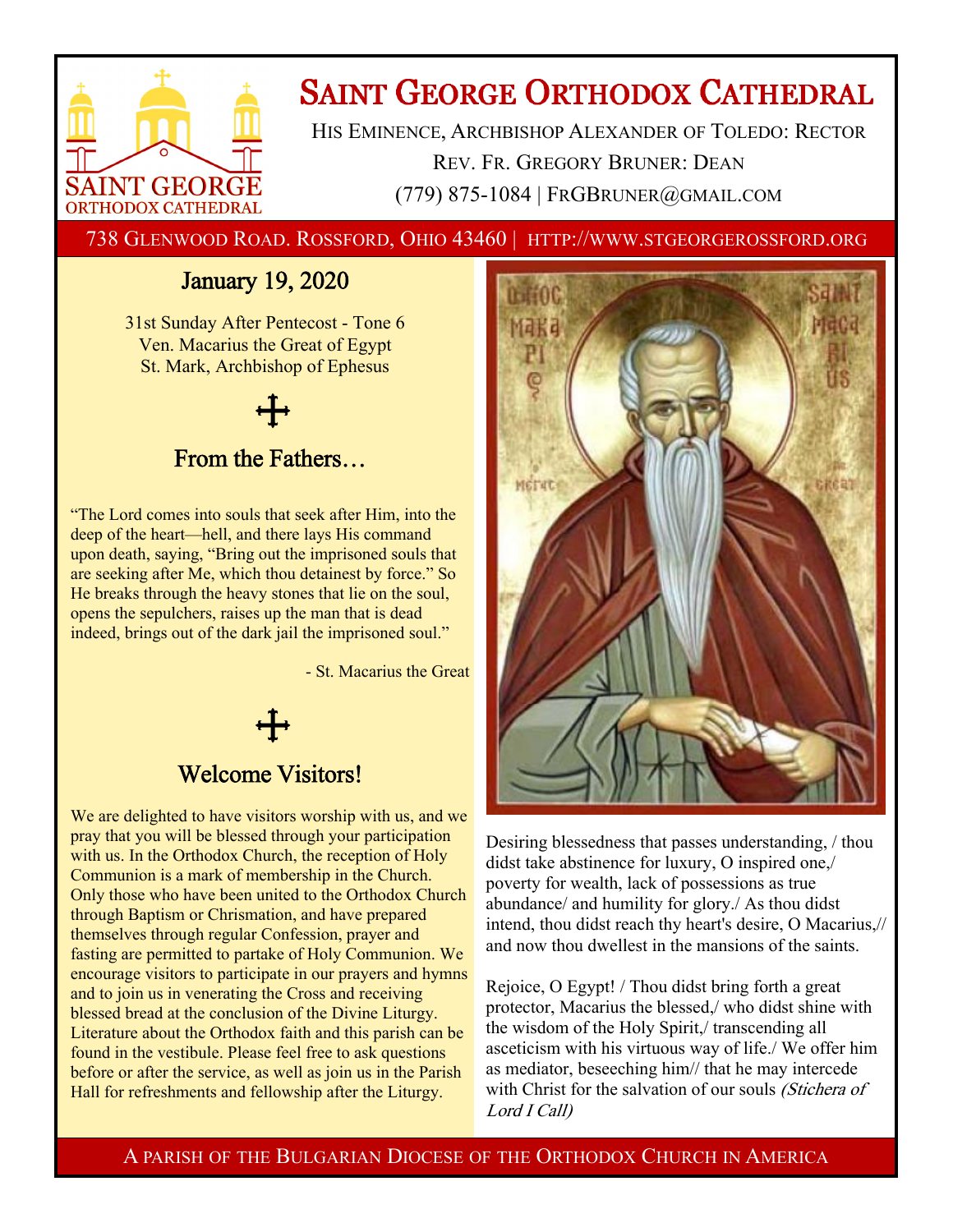### TODAY'S WORSHIP - HYMNS AND SCRIPTURE READINGS

#### Resurrection Troparion in Tone 6

The Angelic Powers were at Thy tomb;/ the guards became as dead men./ Mary stood by Thy grave,/ seeking Thy most pure body./ Thou didst capture hell not being tempted by it./ Thou didst come to the Virgin, granting life.// O Lord, Who didst rise from the dead, glory to Thee.

#### Great Martyr George Troparion in Tone 4

As deliverer of captives/ and defender of the poor;/ healer of the infirm,/ champion of kings;/ victorious Great Martyr George,/ intercede with Christ our God;// for our souls' salvation.

#### St. Macarius Troparion in Tone 1

Dweller of the desert and angel in the body/ Thou wast shown to be a wonder-worker, our God-bearing Father Macarius./ Thou didst receive heavenly gifts through fasting, vigil, and prayer;/ healing the sick and the souls of those drawn to thee by faith./ Glory to Him Who gave thee strength!/ Glory to Him Who granted thee a crown!// Glory to Him Who through thee grants healing to all!

#### Resurrection Kontakion in Tone 6

When Christ God the Giver of Life,/ raised all of the dead from the valleys of misery with His mighty hand,/ He bestowed resurrection on the human race.// He is the Savior of all, the Resurrection, the Life, and the God of all.

### Epistle: 1 Timothy1:15-17

This is a faithful saying and worthy of all acceptance, that Christ Jesus came into the world to save sinners, of whom I am chief. However, for this reason I obtained mercy, that in me first Jesus Christ might show all longsuffering, as a pattern to those who are going to believe on Him for everlasting life.

Now to the King eternal, immortal, invisible, to God who alone is wise, be honor and glory forever and ever. Amen.

### Gospel: Luke 18:35-43

Then it happened, as He was coming near Jericho, that a certain blind man sat by the road begging. And hearing a multitude passing by, he asked what

#### Great Martyr George Kontakion in Tone 4

As we the faithful flee to thee for refuge and seek thy protection and speedy help,/ We entreat thee, O Champion of Christ, that we who sing thy praises may be delivered from the snares of the enemy/ and from every peril and adversary,// that we may cry: "Rejoice, O martyr George!"

Glory to the Father and to the Son and to the Holy Spirit

#### St. Macarius Kontakion in Tone 4

The Lord truly placed thee in the house of abstinence,/ as a star enlightening the ends of the earth,// Venerable Macarius, Father of Fathers.

Now and ever and unto ages of ages. Amen.

#### Steadfast Protectress of Christians in Tone 6

Steadfast Protectress of Christians,/ constant advocate before the Creator;/ despise not the entreating cries of us sinners,/ but in your goodness come speedily to help us who call on you in faith./ Hasten to hear our petition and to intercede for us, O Theotokos,// for you always protect those who honor you!



it meant. So they told him that Jesus of Nazareth was passing by.

And he cried out, saying, "Jesus, Son of David, have mercy on me!" Then those who went before warned him that he should be quiet; but he cried out all the more, "Son of David, have mercy on me!"

So Jesus stood still and commanded him to be brought to Him. And when he had come near, He asked him, saying, "What do you want Me to do for you?" He said, "Lord, that I may receive my sight."

Then Jesus said to him, "Receive your sight; your faith has made you well." And immediately he received his sight, and followed Him, glorifying God. And all the people, when they saw it, gave praise to God.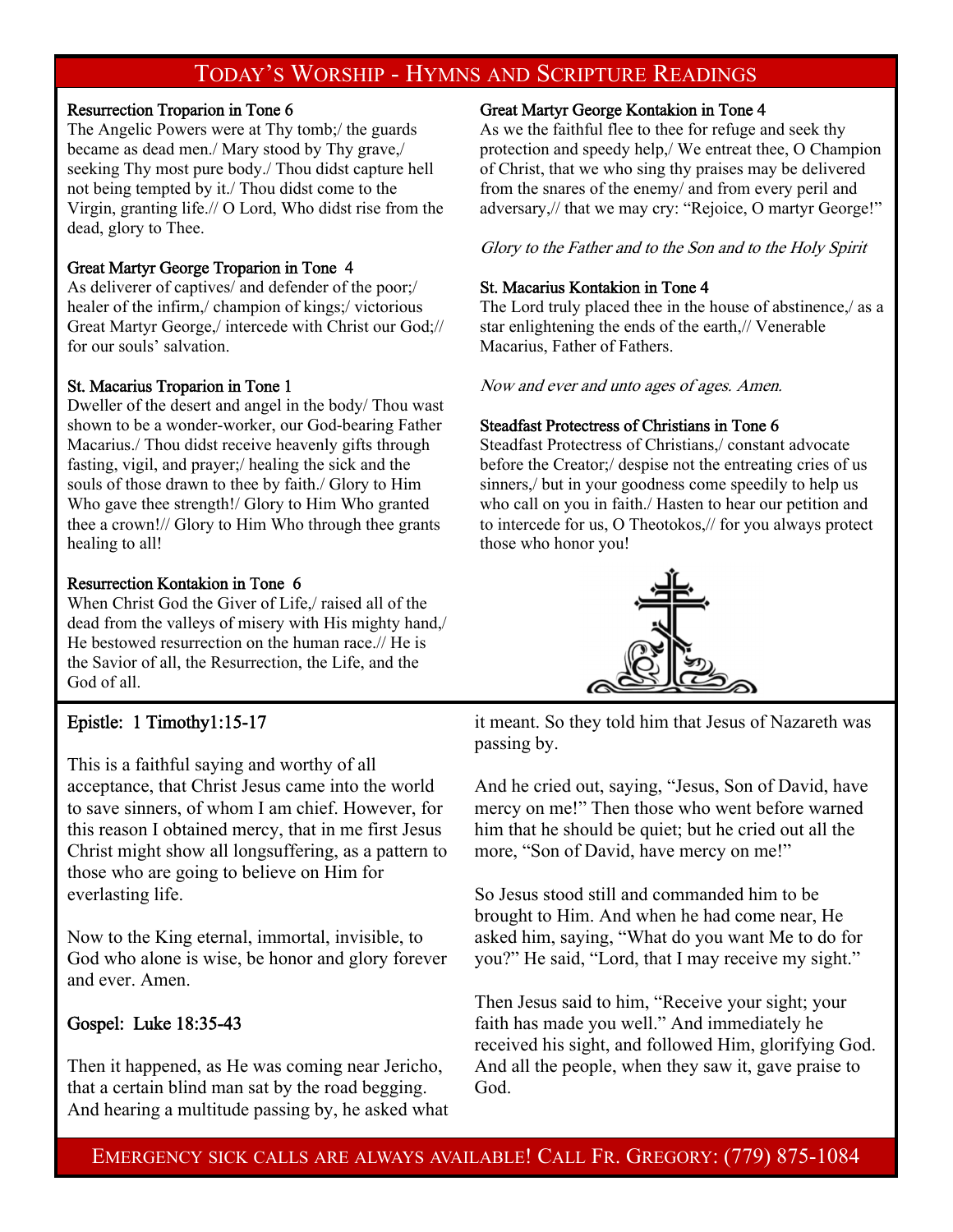### THIS WEEK AND LIFE IN CHRIST

#### Sunday, January 19th 10:00 AM Divine Liturgy 11:30 AM Church School & Fellowship

Ven. Macarius the Great of Egypt St. Mark, Archbishop of Ephesus 1 Timothy 1:15-17, Luke 18:35-43

#### Monday, January 20th

 $\overline{a}$ 

 $\overline{a}$ 

 $\overline{1}$ 

 $\overline{a}$ 

Venerable Euthymius the Great Martyrs Innas, Pinnas, and Rimmas Hebrews 13:17-21, Luke 6:17-23

#### Tuesday, January 21st

Ven. Maximus the Confessor Martyr Neophytus of Nicea James 2:14-26, James 3:1-10 Mark 9:42-10:1, Mark 10:2-12

#### Wednesday, January 22nd

Apostle Timothy of the Seventy Monk-Martyr Anastasius the Persian James 3:11-4:6, Mark 10:11-16

#### Thursday, January 23rd

Hieromartyr Clement, Bishop of Ancyra Ven. Mausimas the Syrian James 4:7-5:9, Mark 10:17-27

#### Friday, January 24th

Blessed Xenia of St. Petersburg Martyrs Babylas of Sicily 1 Peter 1:1-2, 10-12, 2:6-10, Mark 10:23-32

#### Saturday, January 25th 5:00 PM Great Vespers

St. Gregory the Theologian Martyrs Felicitas of Rome 1 Thessalonians 5:14-23, 1 Corinthians 12:7-11 Luke 16:10-15, John 10:9-16

#### Sunday, January 26th 10:00 AM Divine Liturgy 11:30 AM Parish Annual Meeting

Synaxis of the Holy New Martyrs of Russia Ven. Xenophon of Constantinople 1 Timothy 1:15-17, Romans 8:28-39 Matthew 15:21-28, Luke 21:8-19



#### Christmas Flower Sponsors

Thank you to all who sponsored Christmas flowers in 2019. May God bless you!

#### Joanne & Stan Pentsos

In honor of: Nancy Angin—Good health In memory of: James & Maria Angin Greg Gertsakis Dimitra Pentsos Risto Pentsos Petros Pentsos Fani Pentsos

#### Sally Grether

In honor of: Carl and Dan Grether In memory of: Despina and Stergios Howles

#### Beleny Family

In memory of: David and Donna Beleny

#### Gheorghe Alexa

In honor of: Otilia Alexa In memory of: Constantin Blanaru

#### Judith Mechlowitz

In memory of: Jules Mechlowitz Lombie Uladeff Donald Vencill Larry Vencill

#### George Popoff

In memory of: Anna Blagova, great grandmother Mollie Popoff, grandmother James Popoff, grandfather Chris & Anna Petroff, stepfather and mother Pete Popoff, uncle Dorothy Gergezy, aunt Josephine Popoff, wife Ben Popoff, son

HAVE A QUESTION OR NEED TO CHAT? CALL OR EMAIL FR. GREGORY.